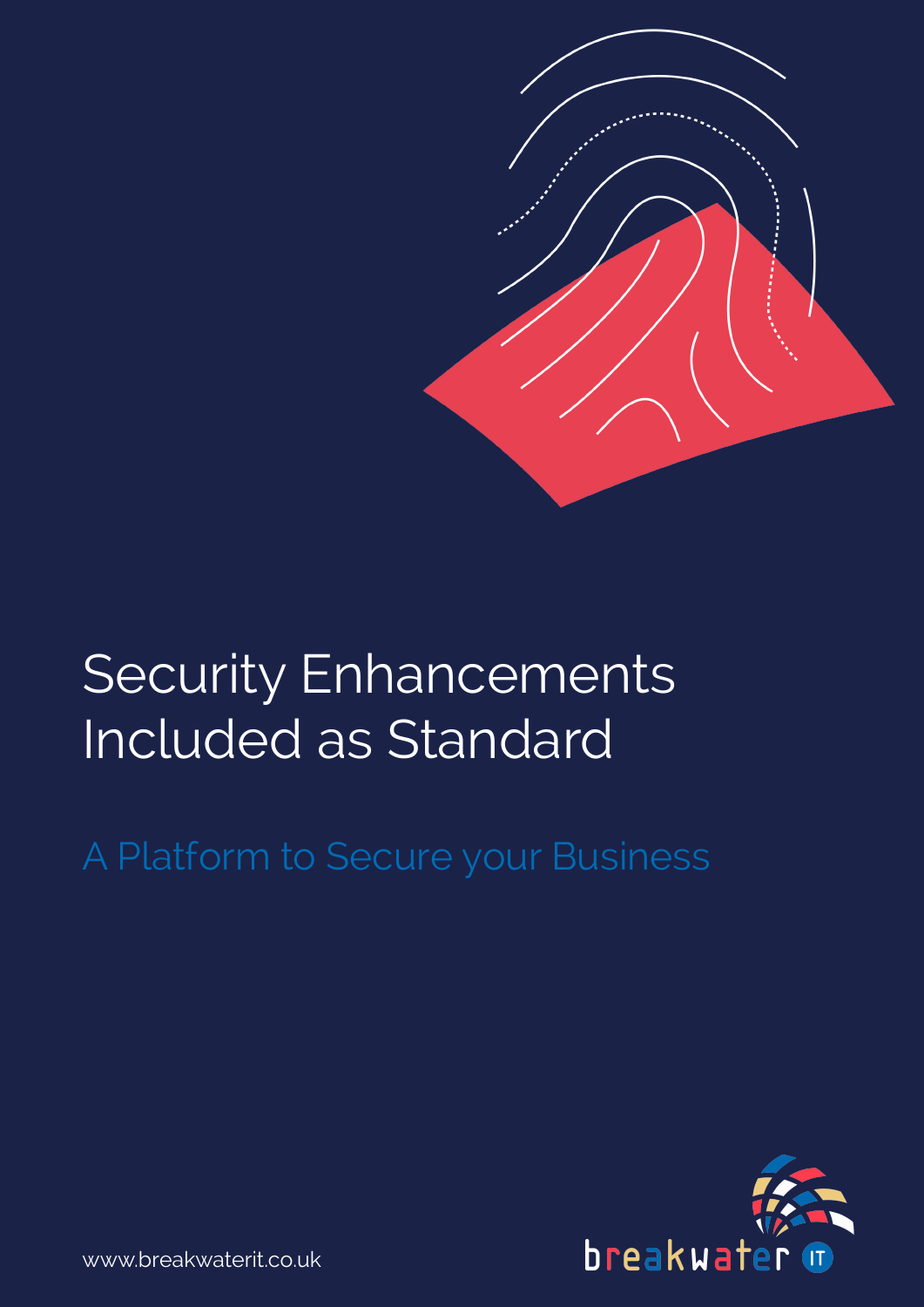

## About

We include security enhancements in our standard support package to keep your business safe. These enhancements aim to protect your business from cyber threats using a range of policies set out in this document.

### Policies

The following policies are included in our support packages at no additional cost. By default we will install the following:

#### **Logon / Logoff Reports**

Ensure all PCs have the required policies turned off and receive scheduled reports detailing when someone has logged in, logged out, locked or unlocked their PC.

#### **Ransomware Protection**

Enhanced ransomware protection to isolate the machine from the network should it detect possible ransomware. This then prevents further data being encrypted.

#### **Alert on unencrypted disk**

All machines we configure are encrypted. We can however alert on any that may have been configured by a previous supplier that do not have disk encryption.

Additionally, you can request the following to be enabled:

#### **Disable Cloud Storage Devices**

Block Access to any of the below cloud storage devices to prevent data loss:

Google Drive | Onedrive | iCloud | iDrive | Dropbox | Backblaze | Sugarsync | Box

#### **Prevent Public Webmail Access**

Prevent access to the below common webmail providers to prevent potentially harmful emails being opened from personal email accounts that are outside of your business control:

Gmail | Yahoo | Outlook.com | Hotmail | AOL | iCloud | Windows Live Google Inbox | Send Inc. | GMX Mail | Proton Mail | Zoho Mail | Lycos | Hushmail Yandex